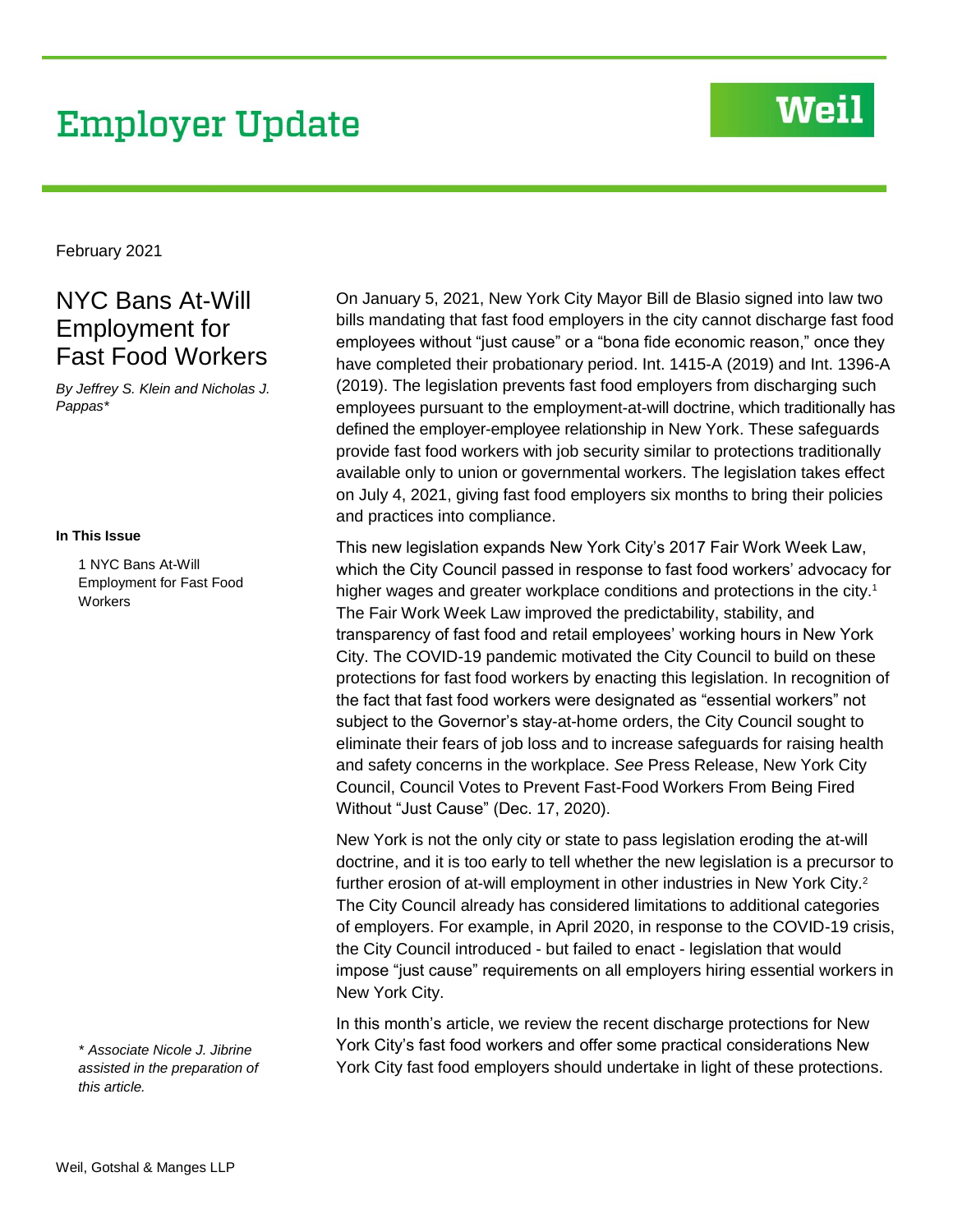### **New Discharge Protections for Fast Food Workers**

The legislation precludes fast food employers from discharging fast food employees except for "just cause" or a "bona fide economic reason." N.Y.C. Admin. Code §20-1272(a).<sup>3</sup> The term "discharge" refers to any employment cessation, including termination, layoff, constructive discharge, reduction of an employee's hours of work by 15% of the employee's regular schedule, reduction of any weekly work schedule by 15%, and indefinite suspension. *Id*. at §20-1271. "Just cause" prevents employers from taking such actions unless the employee failed "to satisfactorily perform job duties or misconduct that is demonstrably and materially harmful to the fast food employer's legitimate business interest." *Id*. A "bona fide economic reason" protects employees from discharge unless the employer experiences a "full or partial closing of operations or technological or organizational changes to the business in response to the reduction in volume of production, sales, or profit." *Id*. The protections afforded under this ordinance apply to such employees who have completed a probationary period, which cannot surpass 30 days. *Id*. at §20-1271.

#### **"Just Cause"**

The City Council adopted a standard for determining whether "just cause" exists. To determine whether an employer had "just cause" to discharge an employee, fact-finders must use this non-exhaustive list of factors:

- 1. The fast food employee knew or should have known of the fast food employer's policy, rule or practice that is the basis for progressive discipline or discharge;
- 2. The fast food employer provided relevant and adequate training to the fast food employee;
- 3. Such employer's policy, rule or practice, including the utilization of progressive discipline, was reasonable and applied consistently;
- 4. Such employer undertook a fair and objective investigation into the job performance or misconduct; and

5. Such employee violated the policy, rule or practice or committed the misconduct that is the basis for progressive discipline or discharge. *Id*. at §20-1272(b)(1)-(5).

Employers must maintain a written progressive discipline policy and use such progressive discipline before terminating employees for "just cause." *Id*. at §20-1272(c). The law defines progressive discipline as a disciplinary system that provides for a graduated range of reasonable responses to an employee's failure to satisfactorily perform such employee's job duties in a satisfactory manner, with discipline ranging from mild to severe, dependent on the frequency and degree of the failure. *Id*. at §20-1271. Employers cannot rely on discipline issued more than one year before the termination. *Id*. at §20-1272(c). The only exception to these requirements is where the termination is for egregious misconduct or an egregious failure to perform duties. *Id*.

Within five days following discharge of the employee, the employer must provide the employee with a written explanation of the precise reasons for discharge. *Id*. at §20-1272(d). This explanation serves as the employer's sole basis for justifying a "just cause" discharge in a wrongful discharge dispute. *Id*.

#### **"Bona Fide Economic Reason"**

The ordinance specifies how fast food employers must handle employee layoffs. Discharges based on a "bona fide economic reason" must be in reverse order of seniority so that employees with the greatest seniority will be retained the longest, reinstated first or restored hours first. *Id*. at §20-1272(h). Should employers' economic performance improve within 12 months after laying off employees, employers must make reasonable efforts to offer reinstatement or restoration of hours to such employees before offering or distributing shifts to other employees or new hires. *Id*. Employers must also provide business records to support discharges based on a "bona fide economic reason." *Id*. at §20-1272(g).

#### **Rights of Action and Remedies**

Beginning on July 4, 2021, fast food employees allegedly subjected to wrongful discharge may file a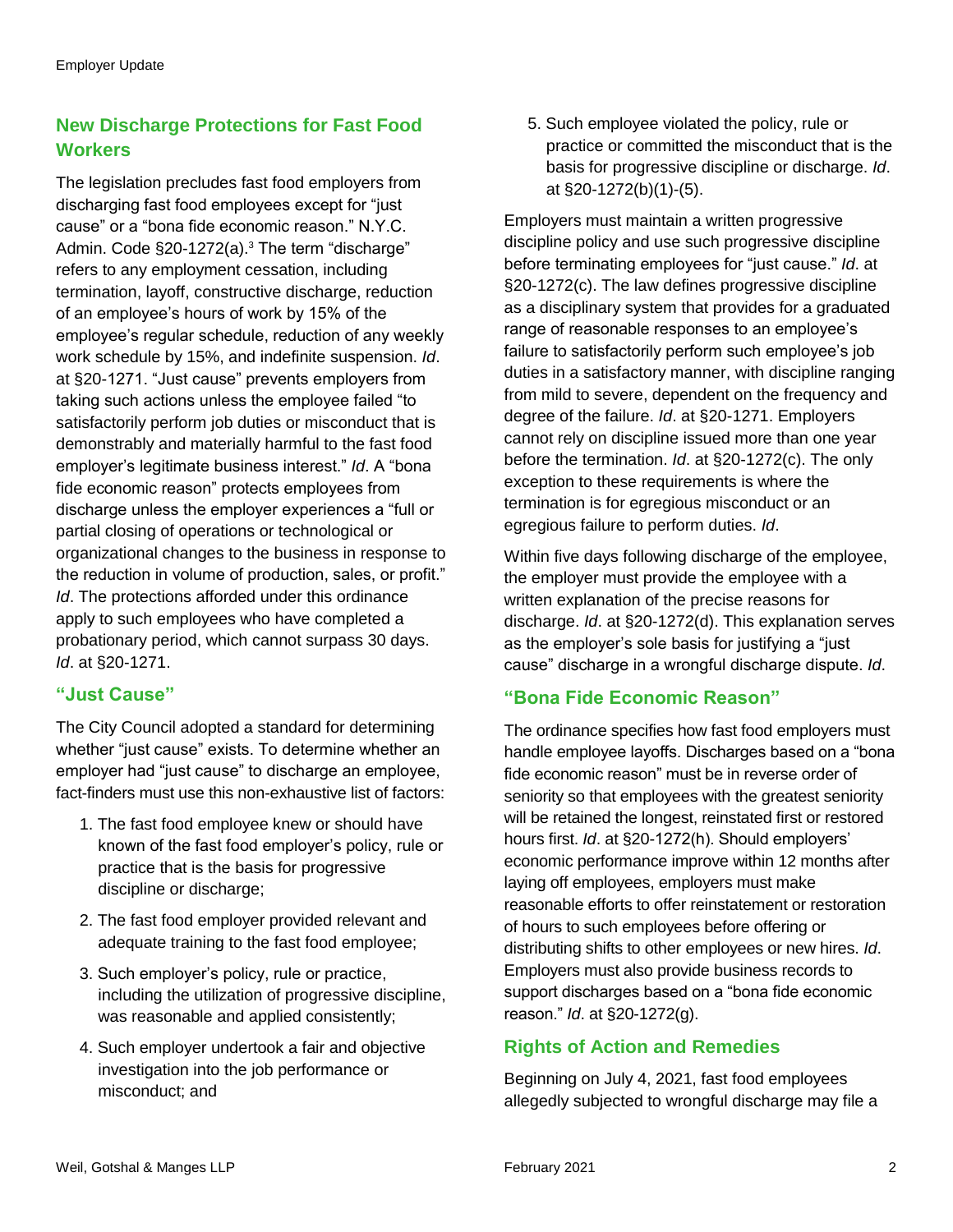civil action in court. Int. 1415-A §3 (to be codified at N.Y.C. Admin. Code §20-1211(a)(8)). Relief for prevailing employees includes an order to reinstate or restore the employee's hours, unless waived by the employee, and an order to pay the employee's reasonable attorney fees and costs. N.Y.C. Admin. Code §20-1272(f). Relief may also include \$500 per violation, an order directing compliance with §20- 1272, rescission of issued discipline, payment of back pay for loss of pay or benefits resulting from the action, and any other appropriate equitable relief. Int. 1415-A §4 (to be codified at N.Y.C. Admin. Code §20- 1211(c)).

Employees may file a wrongful discharge complaint with the Department of Consumer Affairs and Worker Protection, however, this agency cannot enforce this new law until Sept. 2, 2021. *Id*. at §7. Except for reasonable attorney fees and costs, administrative proceedings afford the same remedies as judicial proceedings. *Id*. at §2 (to be codified at N.Y.C. Admin. Code §20-1208(b)).

Employees have two years from the date they knew or should have known of the alleged violation to raise judicial or administrative proceedings. N.Y.C. Admin. Code §20-1207(b)(1), §20-1211(c) (to be codified at §20-1211(d)).

On or after Jan. 1, 2022, aggrieved fast food employees may elect to file an arbitration proceeding. *Id*. at §20-1273(a). Employees have two years from the date of the alleged violation to bring such a proceeding. *Id*. Arbitrators must require employers in violation of this ordinance to pay the employee's reasonable attorney fees and costs, reinstate or restore the employee's hours, unless the employee waived, pay the city for the costs of the proceeding, and award other appropriate equitable relief and compensatory damages. *Id*. Once an arbitrator determines an award, both parties can request a court to confirm, modify, or vacate such award. *Id*. at §20-1273(j).

Discharged employees who lose shifts as a result of discharge are entitled to schedule change premiums. *Id*. at §20-1274.

### **Practice Pointers**

New York City fast food industry employers should review existing workplace policies to ensure that they include a mandatory progressive discipline policy. A compliant progressive disciplinary system must contain multiple stages of discipline, with each stage increasing in severity, such as verbal warning, written warning, suspension, and termination. When implementing progressive discipline, employers should seek to avoid generalized evaluations such as "poor work habits" or "performance problems." The evaluation should specifically identify the employee's unsatisfactory conduct, failure to demonstrate required skills, and history of the behavior. Such specific descriptions will more effectively support an employer's position that the discharge was taken for "just cause." Employers also should train supervisors and Human Resources managers on best practices in employing progressive discipline and applying it consistently to all employees.

Covered fast food industry employers should document, and retain for their records, for all stages of the progressive discipline process, including oral discipline. Recording steps taken during the process will provide evidence that progressive discipline was taken and that the employer provided the employee an opportunity to improve. Employers must deliver training to managers and Human Resources managers to ensure proper documentation is created and maintained in record keeping information systems.

Covered employers should have a process in place that ensures that all employees have notice of employer policies, such as requiring employees to receive a copy of the employer's policies and requiring them to sign and acknowledge that the employee has reviewed and understands such policies. Employers should preserve these acknowledgements, as the employer may be asked to provide proof of notice in a contested discharge action.

*Reprinted with permission from the February 3, 2021 edition of the NEW YORK LAW JOURNAL © 2021 ALM Media Properties, LLC. All rights reserved. Further duplication without permission is prohibited. ALMReprints.com – 877-257-3382 - reprints@alm.com*